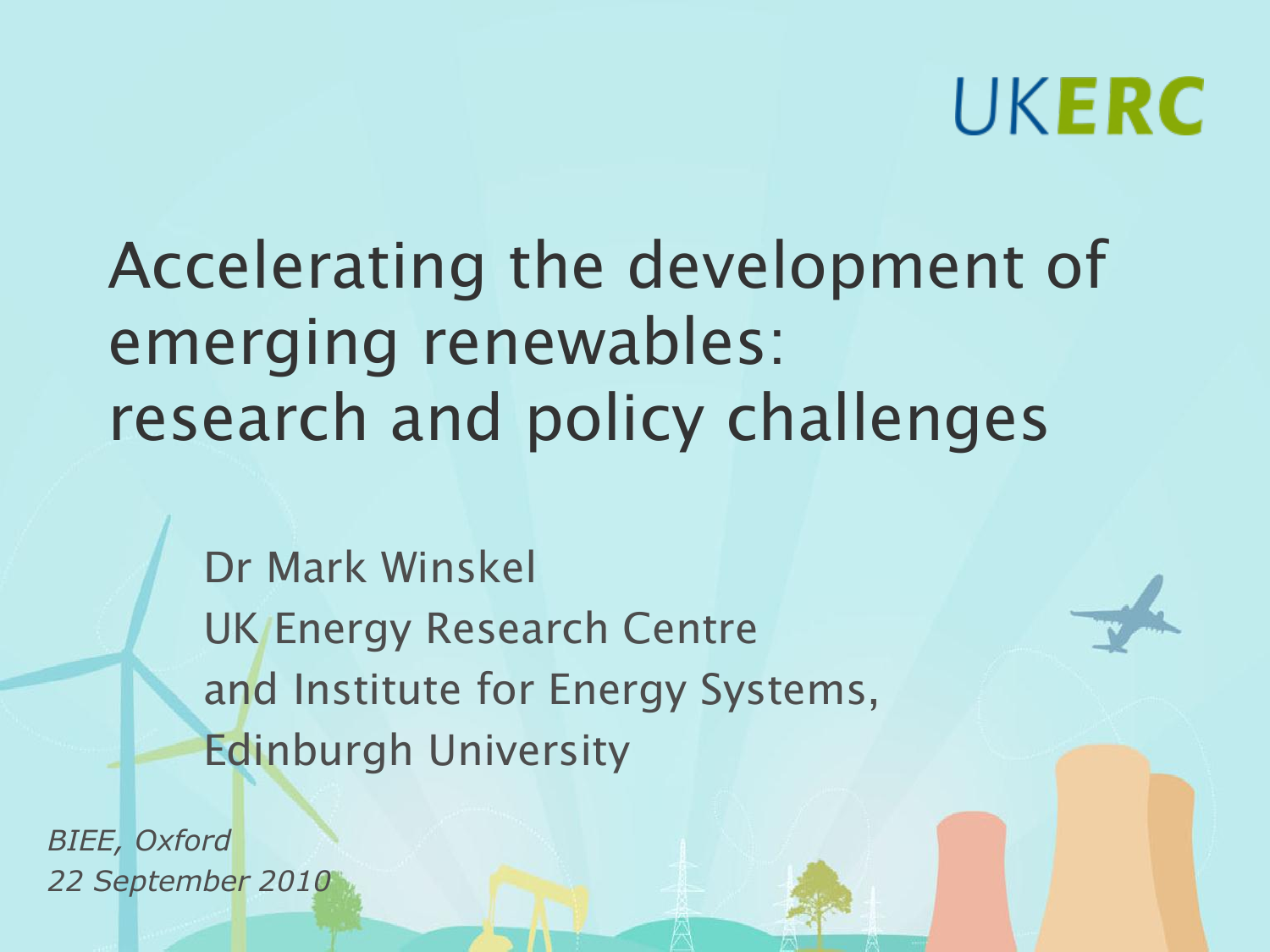### The promise of technology acceleration

- **n** most scenarios of UK energy system change see emerging technologies as being too expensive to make much impact on supply, even over longer timescales (ERP, 2010)
- A few scenarios explore the influence of supply-side innovation on energy system evolution over the next four decades
- … seen as a major source of source of uncertainty in identifying preferred pathways for UK energy system decarbonisation from now to 2050
- **EXELGE ATD SCENATION CONCLUDED THAT IS EXET** e.g. UKERC ATD scenarios concluded that there was considerable potential for the accelerated development of emerging technologies…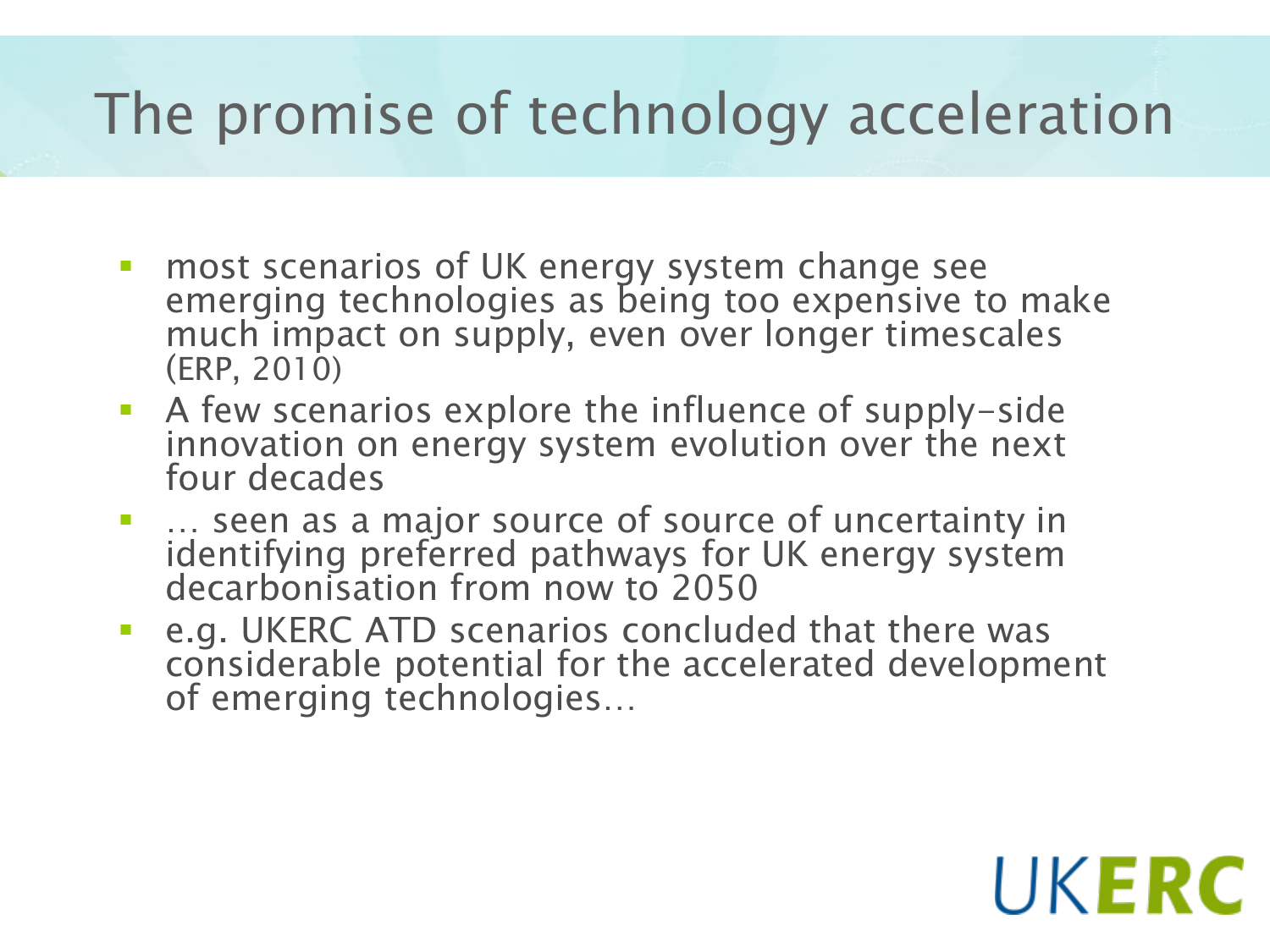### Accelerated Development Scenarios, marine energy, solar PV







80 70 60 50 TWh per year 40 30 Level 1 20 Level 2  $10$ Level 3  $\,0\,$ Level 4 2015-2020 2015 12010 2030-2035 2040 2045-2001 2050

Figure L2: Trajectories for electricity generation from wave power



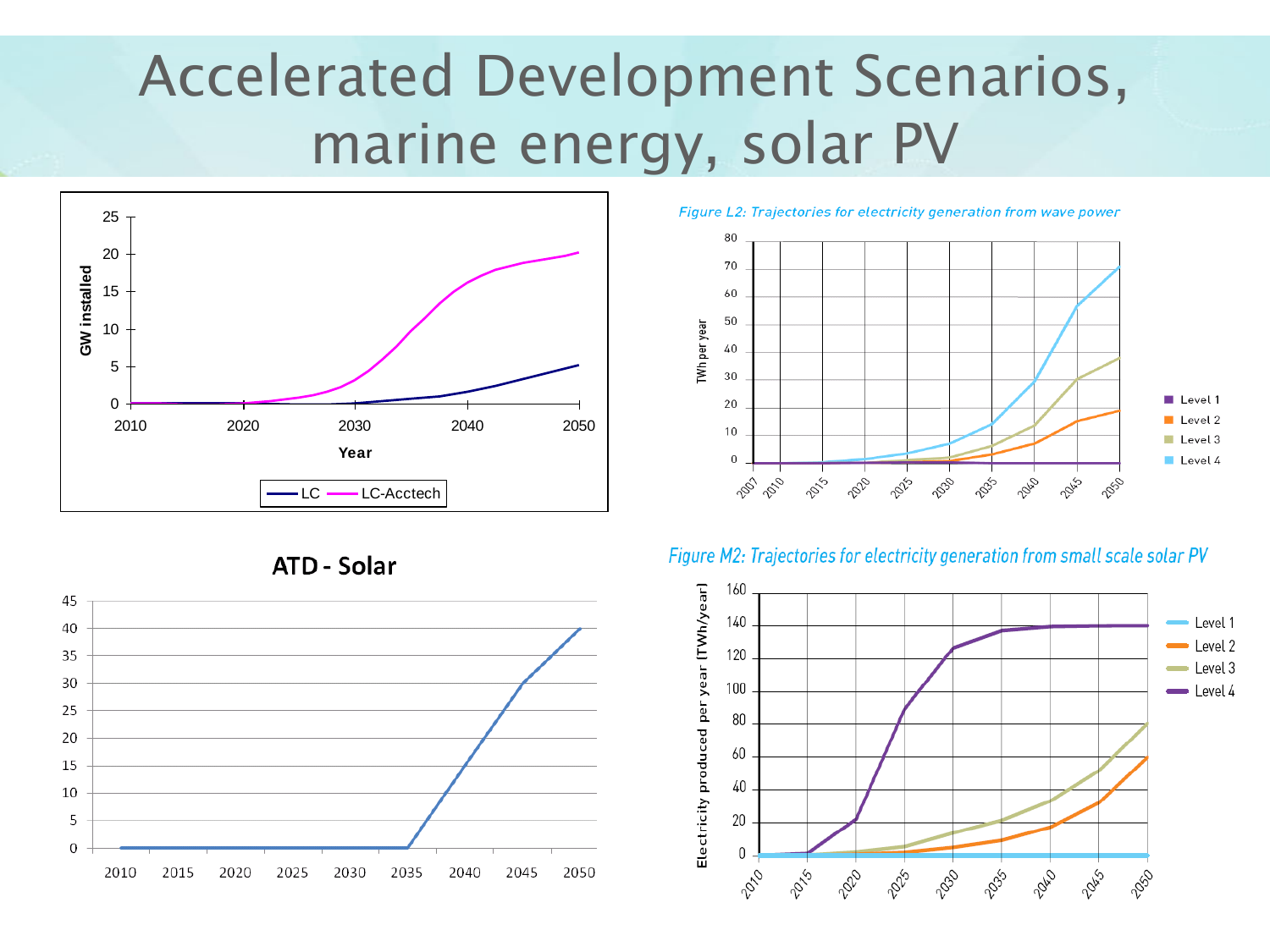#### System-level advantages of acceleration

- **UKERC scenarios suggested that technology acceleration could** significantly reduce the overall costs of decarbonisation, especially after 2030
- size of the 'saving' appears to substantially outweigh the added RD&D costs … especially if the costs of accelerated development are assumed to be shared internationally.
- T-acceleration also boosts UK supply portfolio diversity over the longer term, and insures against other technologies (offshore wind, nuclear power and CCS) failing to provide major contributions often suggested.

Policy questions is then, how can technology acceleration be realised?

- what are the financial, organisational and institutional conditions?
- what is the appropriate role in this for the UK, and for different parts of the system?
- requires a more in-depth analyses of the conditions for innovation and learning in specific technology systems, and a significant shift in UK style of energy innovation systems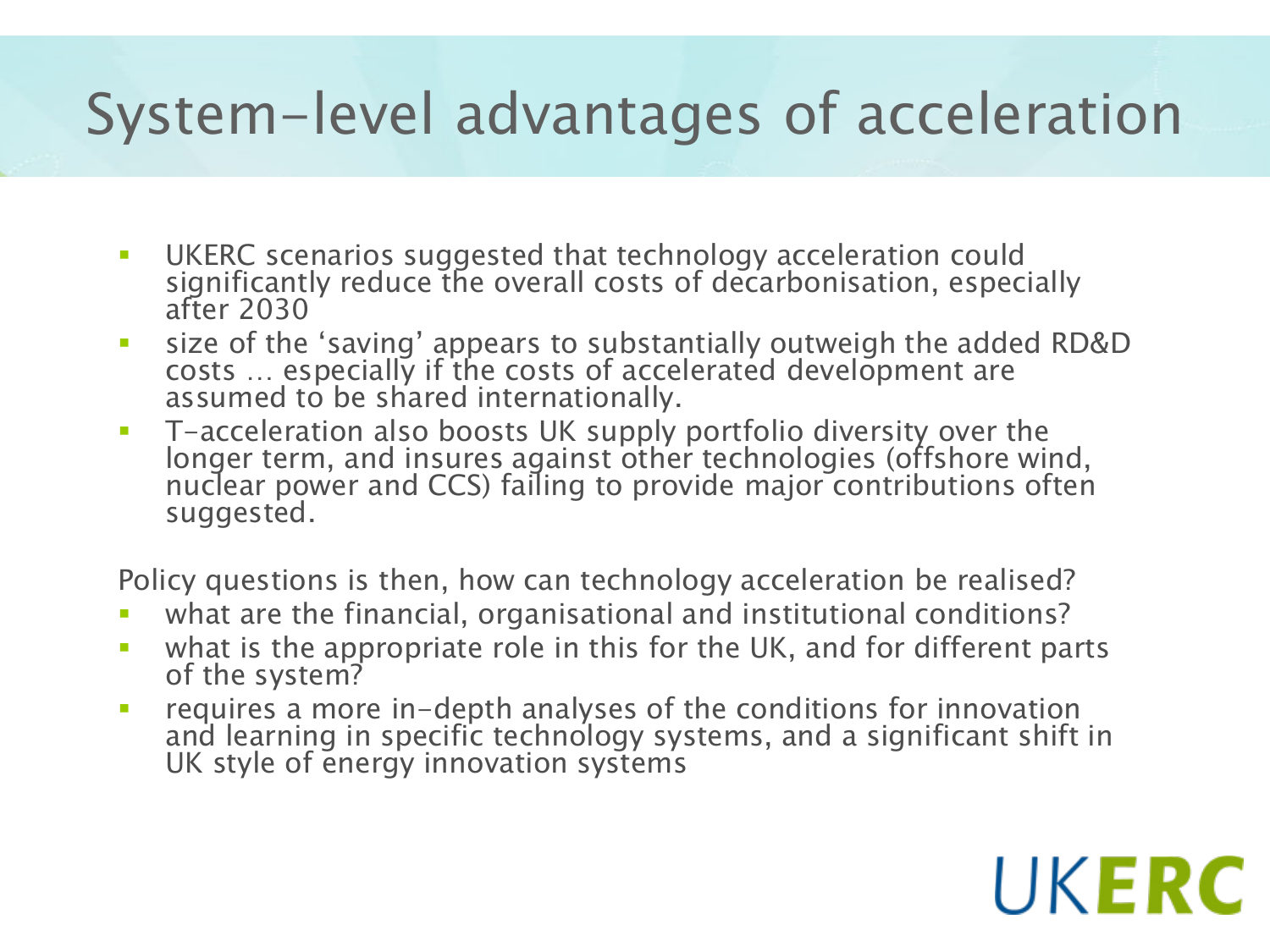#### UK Renewables Innovation System: NAO, 2010

- UK public sector support for renewable innovation has mostly been short term, generally not guaranteed beyond the 3yr spending review period
- **Coordination has historically been limited, with each delivery** body developing its own approach in accordance with its own objectives.
- Arrangements often not in place to link support schemes for individual projects to the overarching delivery plan.

without a coherent delivery framework … or a consistent approach to evaluating and reporting performance … the overall value for money of direct support for renewable energy technologies cannot be demonstrated.

**BUT** ... recent reforms, such as the creation of the *Low Carbon* Innovation Group and action plans, have improved coordination in the system.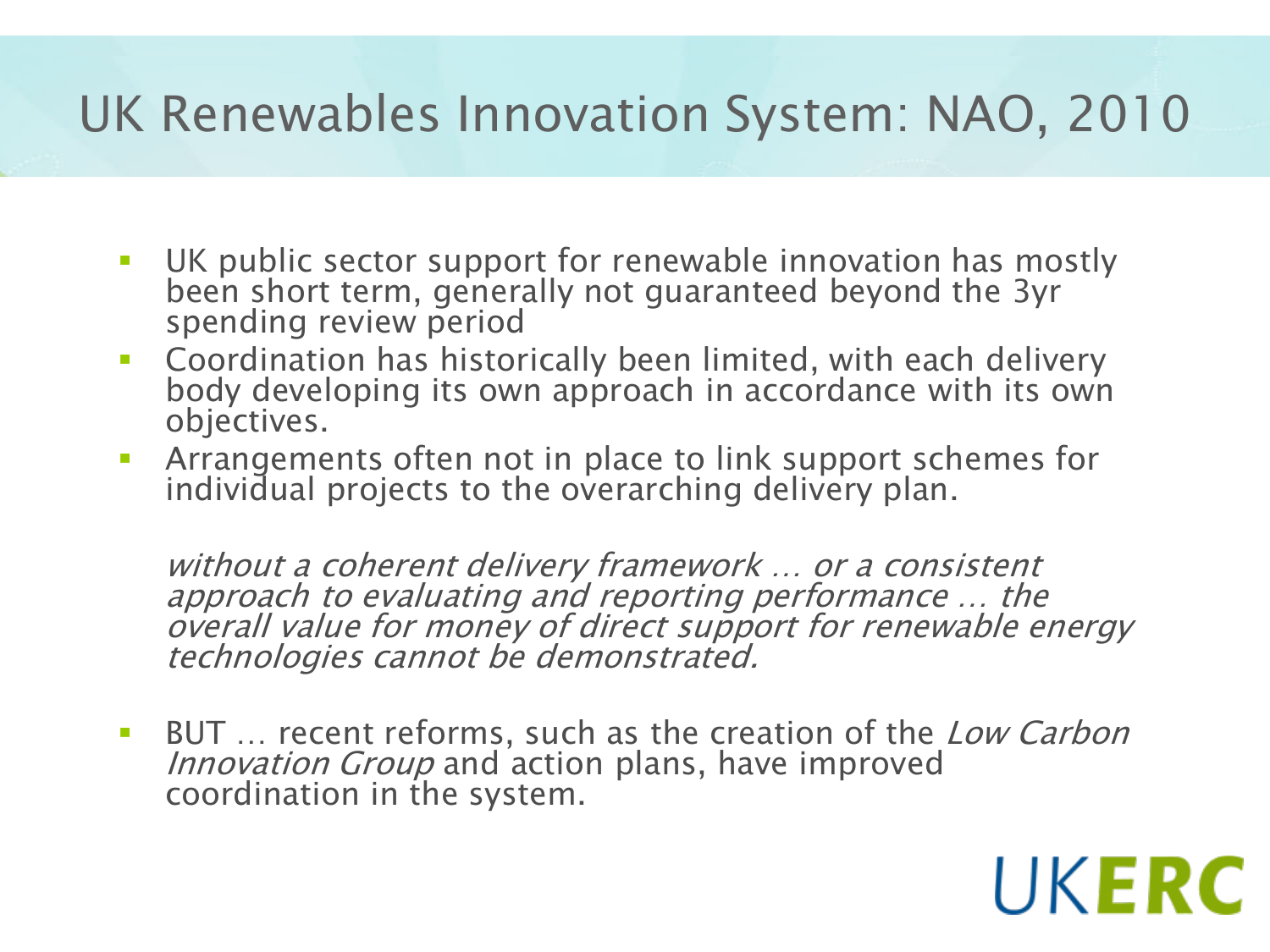#### UK Renewables Innovation System: CT, 2009

- Although UK public funding has increased sharply recently, it is still only about half of Germany's and a quarter of the US and Japan.
- **need for a more thorough and transparent prioritisation** process

**UK Research Councils' Energy R&D expenditure, 1997-2008 (£m) public sector energy RD&D spend (2007)**

12

Spain Weland



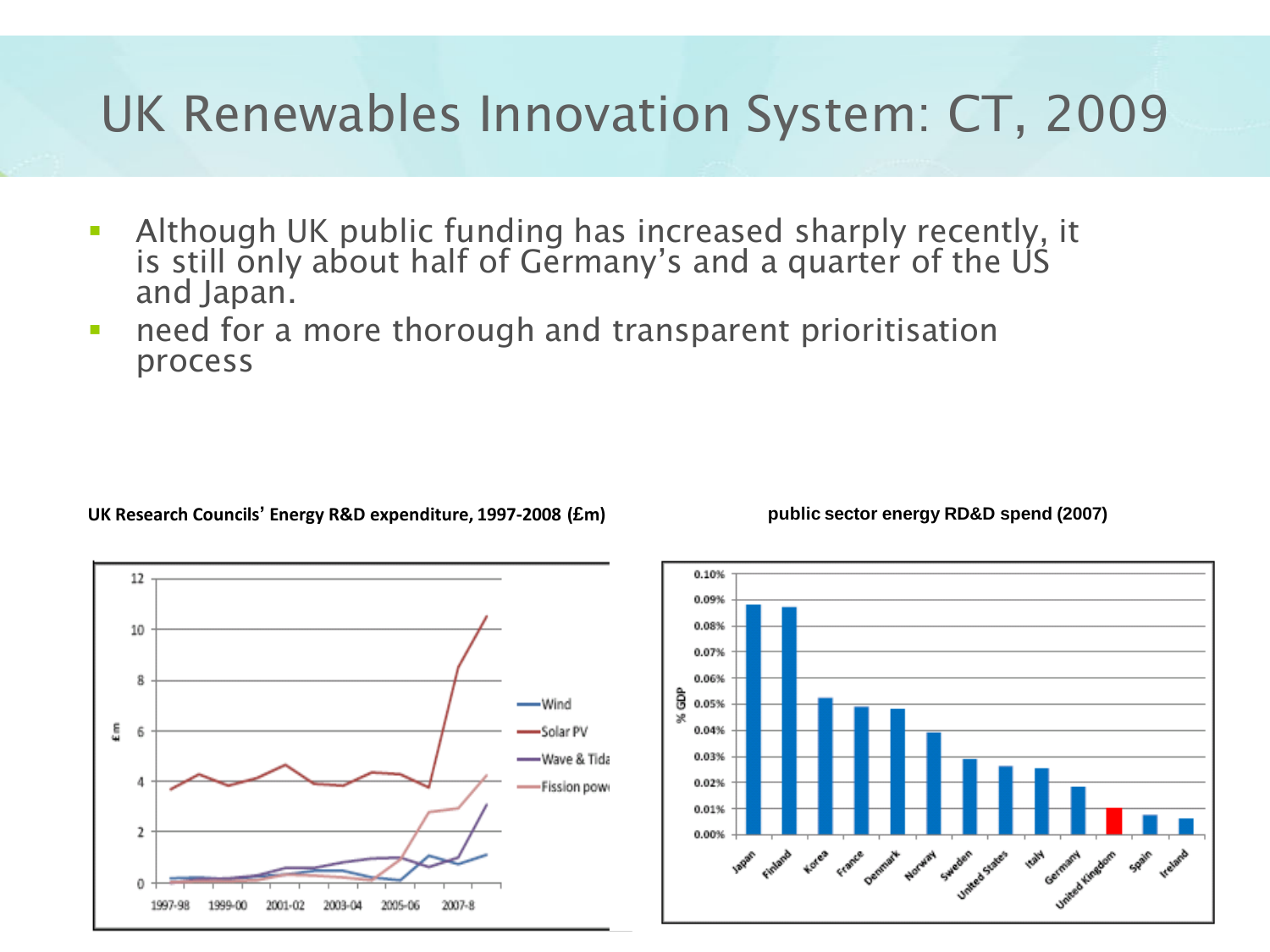#### Innovation System reform

- Carbon Trust: a move away from 'technology neutrality' in UK energy and innovation policy, to a system focusing on:
- 'focused support' for deployment over the shorter term, and 'option creation' through RD&D over the longer term (Carbon Trust, 2009).
- In part, a pragmatic acceptance that the UK can only have a global impact in a small number of low carbon technologies.
- Also, a necessary response to the specifics of innovation enablers and barriers for different technologies:

The most cost effective way to support [innovation] is on a highly technology specific basis because the engineering and commercial barriers, and the solutions that need to be put in place, vary considerably by technology'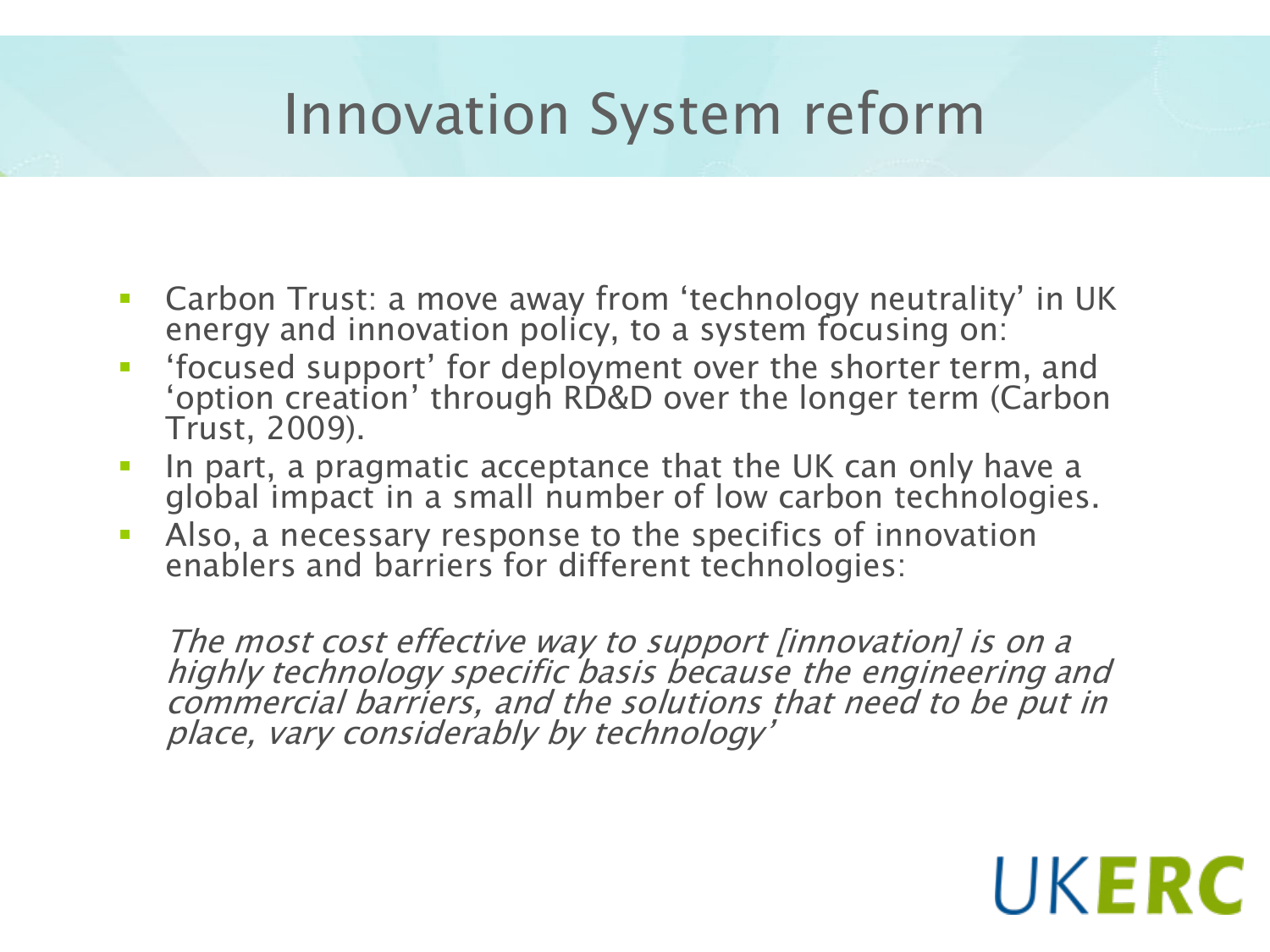## Best practice guidelines (CCC, 2010)

#### Successful RD&D funding strategy:

- *Material* nationally and globally. E.g. for onshore wind, the US, Germany and Denmark all spent significant sums on public sector RD&D support
- Consistent over long-term e.g. solar PV in Japan over a period of over 25 years.
- **Comprehensive, covering enablers such as performance standards,** knowledge transfer networks and certification, as well as direct support for developers.

#### Key features of institutional framework:

- Overarching objective and long-term focus, with objectives linked to resources.
- **EXECLE** Clear alignment between overall objective and delivery bodies
- **Strong links between all stages of the innovation process**
- Monitoring frameworks with feedback to objectives, allowing flexibility to adapt in light of scientific, technological or policy developments.
- **Integration with international research programmes and overseas** developers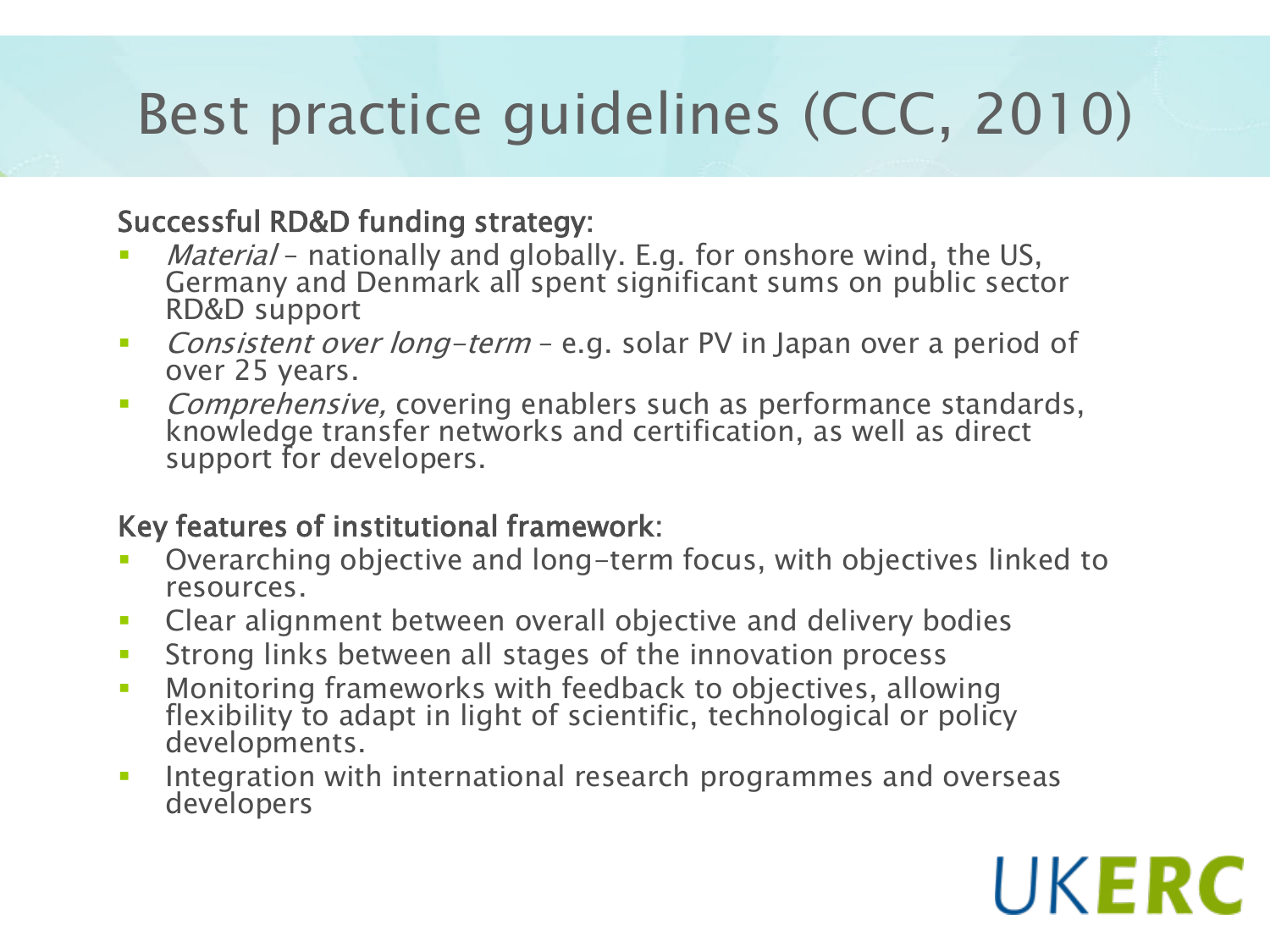#### Test cases: marine and solar PV

- **How to respond to the call for greater** technology-specifics in energy innovation policy, to realise technology acceleration?
- **EXCONSTRUGHT CONTENT** Context for innovation in each system under the following headings:
	- Technical and social context for innovation
	- **Innovation dynamics and learning effects**
	- Expectations and roadmapping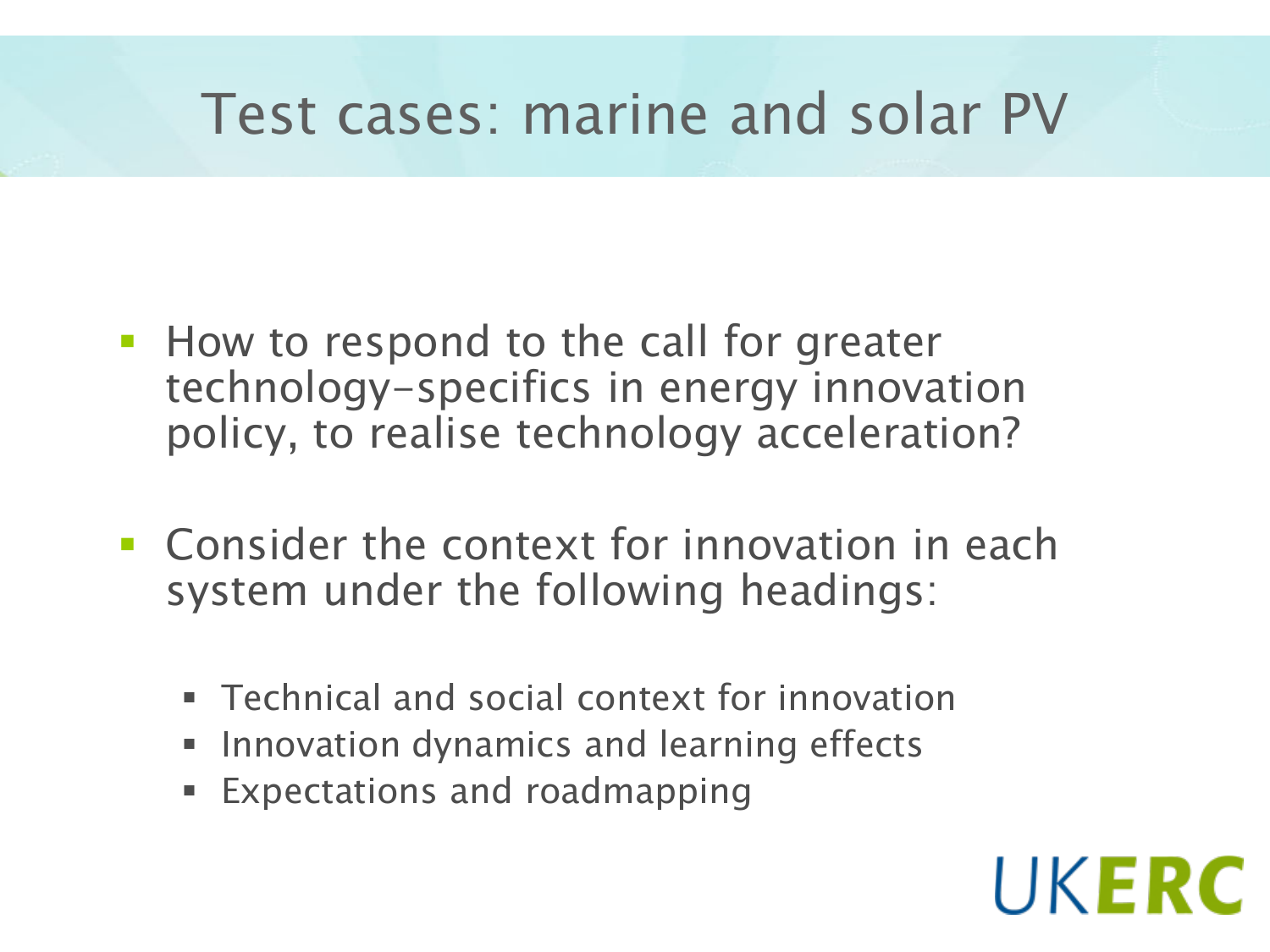#### Social context: Marine Energy

- Disrupted / discontinuous development path: initial activity in late-1970s … no significant innovation from the mid-1980s up to around 2000. Recent resurgence since 2000, especially in the UK.
- **IMMATURE 19 and 10 Figure 10 System, with little performance data** under real operating conditions UK is a significant part of the overall marine energy innovation system, and so the marine system conforms largely to a 'UK style' of innovation system
	- Until very recently, dominant role for private small firms, private capital, IP protection
- **Now changing with the involvement of ETI, TSB and the major** utilities
- Internationally, a relatively small and low profile system compared to other renewables, but a high profile and important suggested role in the UK
- **narine energy is a 'test case' in the UK innovation landscape,** with DECC's first pilot action plan being published on marine energy, in 2010 UKERC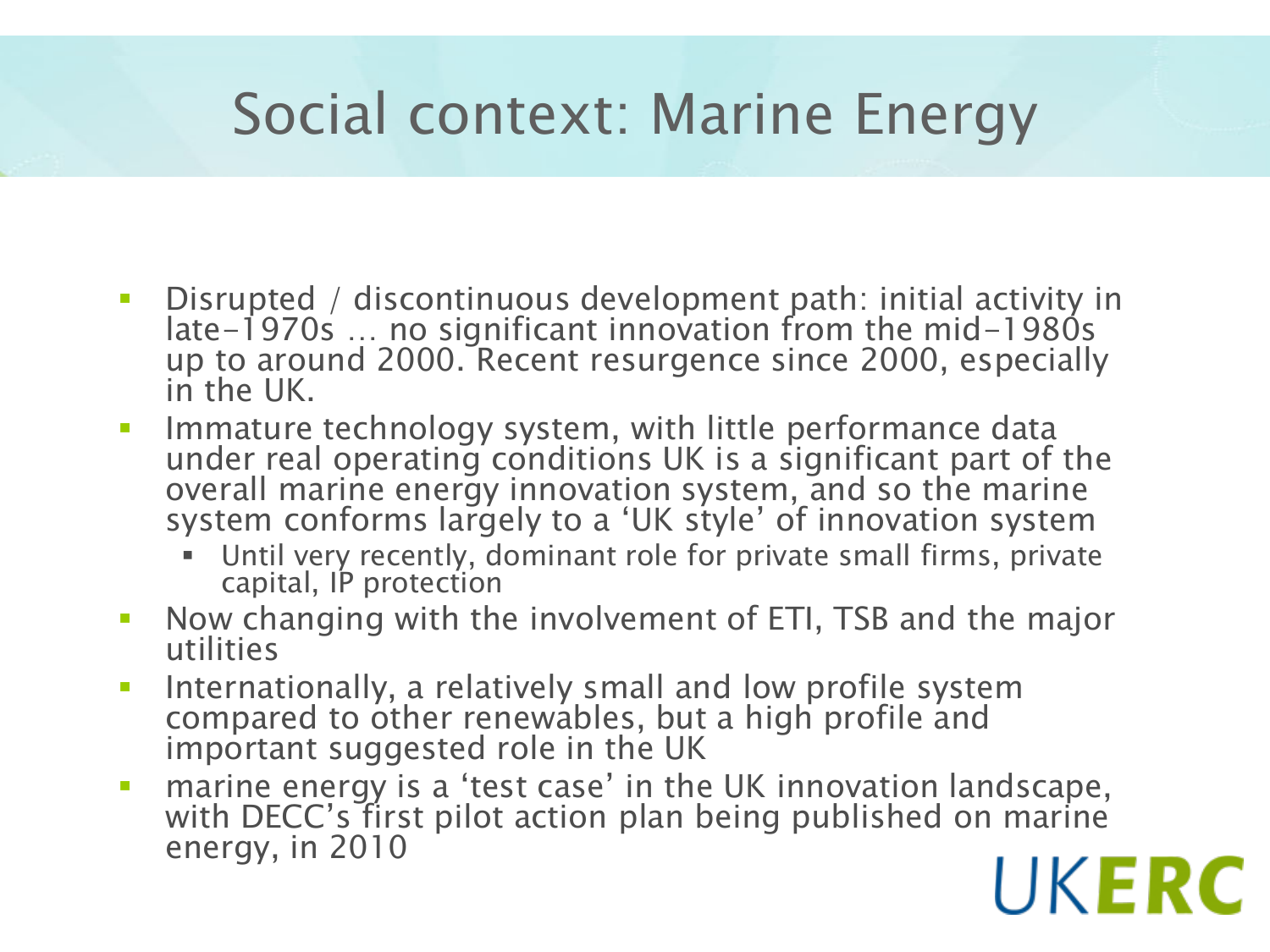#### Technical context: Marine Energy

- **Technical diversity: two distinct** resources. Large number of prototype designs for both .
- **Focus is often on resource** potential and capture device technology,
- **BUT systems more properly** understood as assemblies of capture device components, support infrastructure, O&M, system costs
- **SUPPORT Infrastructure for** construction and O&M (including vessels, ports, harbours, and subsea grid access) are a significant part of the overall<br>costs of marine energy systems. Technical diversity: two distinct<br>
resources. Large number of<br>
prototype designs for both .<br>
Focus is often on resource<br>
potential and capture device<br>
technology,<br>
BUT systems more properly<br>
understood as assemblies of<br>
ca

| Cost<br><b>Centre</b>      | <b>Component</b>              | <b>Conventional</b> | <b>Novel</b><br><b>Specific</b> | <b>Novel</b><br>Widespread |
|----------------------------|-------------------------------|---------------------|---------------------------------|----------------------------|
| Device<br><b>Structure</b> | <b>Ballast mass</b>           | X                   |                                 |                            |
|                            | Device                        | X                   |                                 |                            |
|                            | structure                     |                     |                                 |                            |
| Electrical                 | Generator                     | X                   | X                               |                            |
|                            | Controls                      |                     |                                 | χ                          |
| Moorings                   | Anchors                       | χ                   |                                 |                            |
|                            | Mooring lines                 |                     | χ                               | χ                          |
|                            | Fittings/release<br>mechanism |                     | X                               |                            |
| Mechanical                 | Power storage                 |                     | X                               | X                          |
|                            | <b>Hydraulics</b>             |                     | X                               | X                          |
|                            | Turbine                       |                     | X                               |                            |
|                            | <b>Seals</b>                  |                     |                                 | X                          |
| Control                    | Control system                |                     | X                               |                            |
|                            | Instrumentation               |                     |                                 | χ                          |
| Auxiliary                  | Assembly                      |                     | χ                               |                            |
|                            | Insurance                     |                     | χ                               |                            |
|                            | Project                       | X                   |                                 |                            |
|                            | management                    |                     |                                 |                            |
|                            | Operation and                 |                     | X                               |                            |
|                            | maintenance                   |                     |                                 |                            |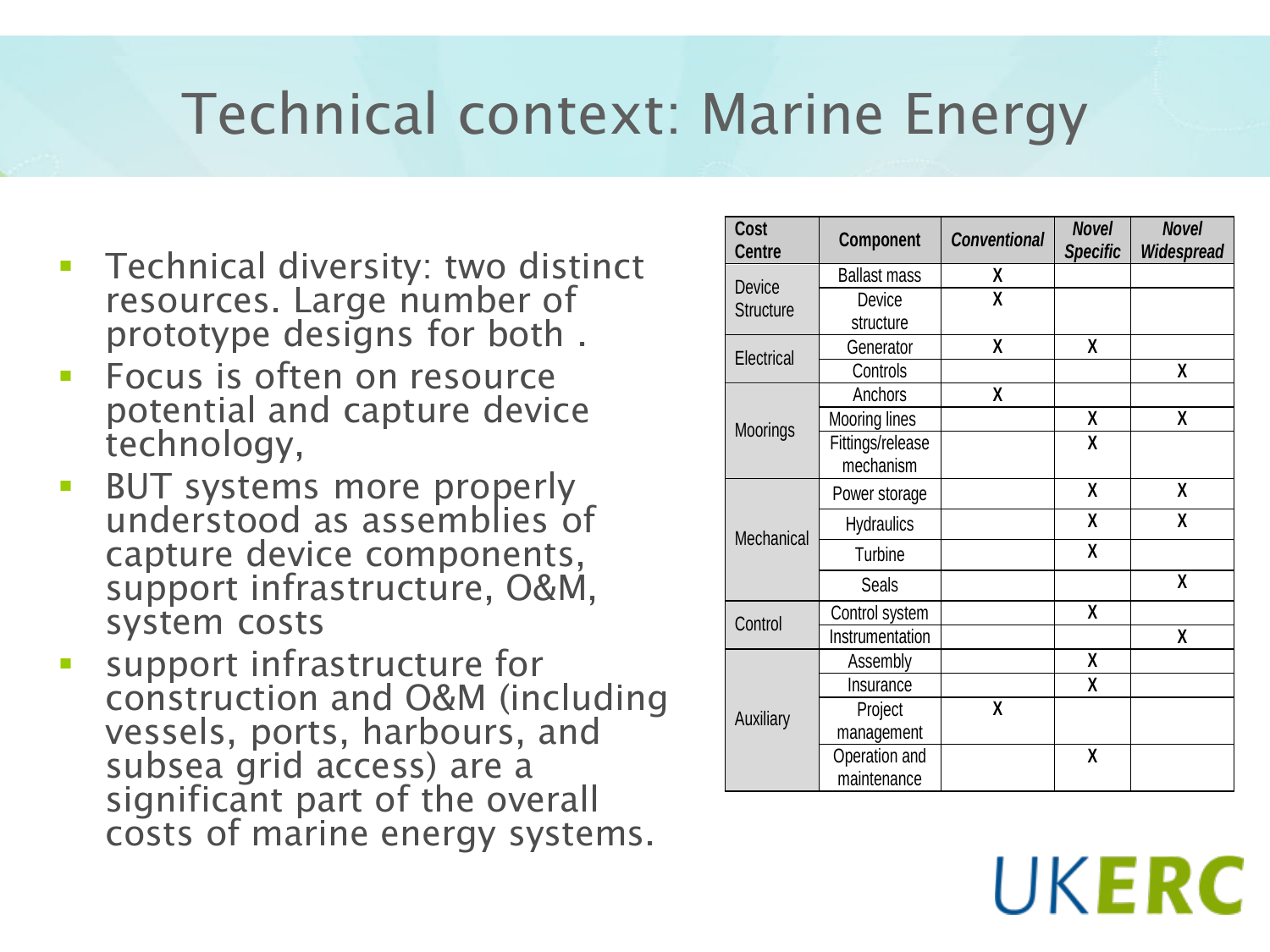### Technical and social context: Solar PV

- Continuity for over four decades since PV cells were first used in the US space programme.
- sustained technology learning and costs reductions over time during this period
- **Solar PV technology systems are assemblies of power cells** / modules and balance of system components and costs
- Cell modules typically make up around 50-70% of total system costs, and cell costs are in turn dominated by materials costs, especially as production is scaled-up.
- **3 generations of PV cell technologies:** 
	- 1. Crystalline silicon (c-Si) (1st generation): mature, dominant in the overall market
	- 2. Thin film (2nd generation), greater potential for module cost reduction than c-Si, increasing share of market 12.5% in 2009
	- **3rd generation emerging technologies, including low cost / low** efficiency dye sensitised and organic cells, and high efficiency / high cost devices and other novel concepts. Offer potential stepchange breakthroughs

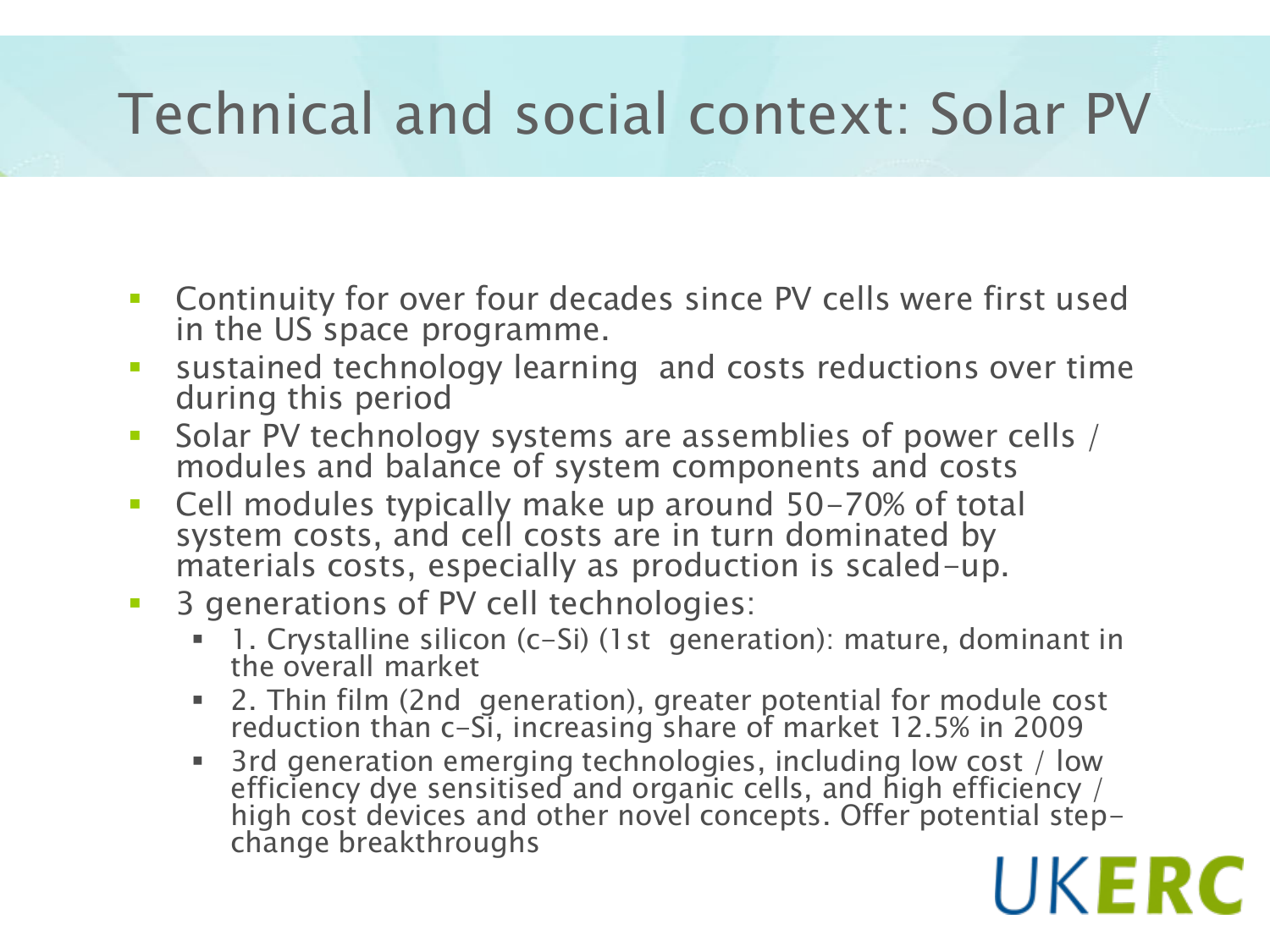### Technical and social context: Solar PV

- Organisationally mature and specialised along the supply chain, with separate module and inverter component manufacturers, system developers and installers.
- Modular and scalable: off-grid, grid-connected systems. buildingsintegrated or ground-mounted) and scales: residential, commercial and utility level
- A wide range of users, financiers and business opportunities
- **Innovation system is well-coordinated internationally, in terms of** conferences, research networks and international research roadmaps (e.g. within IEA and EU). Influential international industry associations such as the European Photovoltaic Industry Association (EPIA).
- **UK PV industry and research communities are comparatively small,** with lack of a strong market support programme, until very recently,
- Lack of a UK central research laboratory of the kind that other European countries, the USA and Japan have used to drive forwards their PV research.
- UK R&D activity tends to concentrate on particular areas: particularly dye-sensitised and organic devices, concentrator cell design and materials.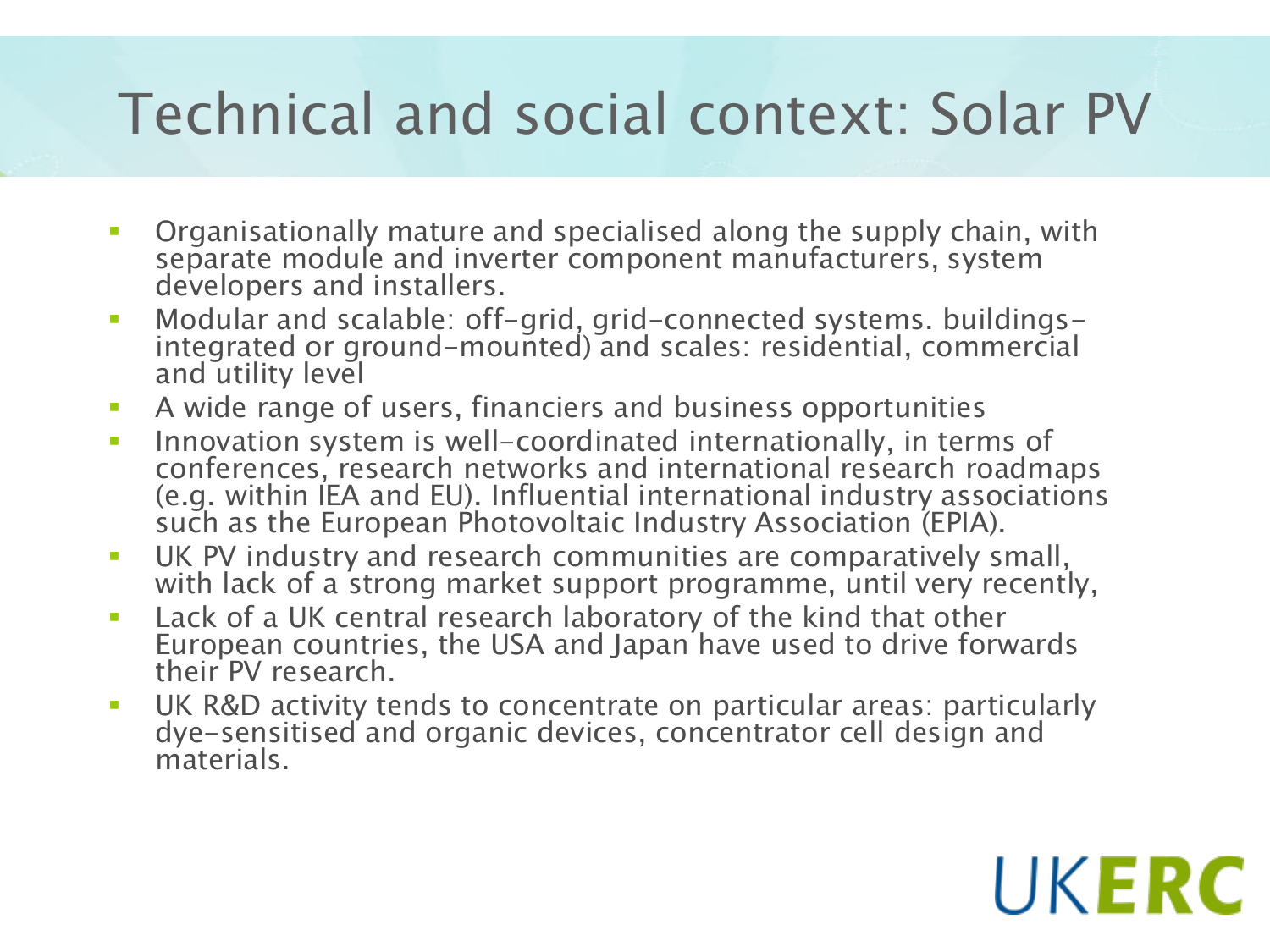#### Innovation and learning, marine energy

- Step-change increases in development costs at each stage of the chain: small tank tests typically cost £10,000s; 1/7th scale prototypes c.£100,000s, and full-scale prototypes deployed at sea c.£1,000,000s. High risks and uncertainties, presenting significant investment barriers.
- Limited opportunities for learning-by-doing at full scale, and an emphasises learning-by-research at model and prototype scales before full scale testing.
- Relatively low level of component innovation in more mature devices
- need to support more radical innovation which may enable stepchanges over the longer term. Given the longer timescales involved here, public funding has a leading role to play.
- **-** Opportunities for innovation in 'generic' technologies (foundations, moorings, marine operations and resource assessment) and technology transfer (from offshore engineering and offshore wind), but these face commercial / IP barriers.

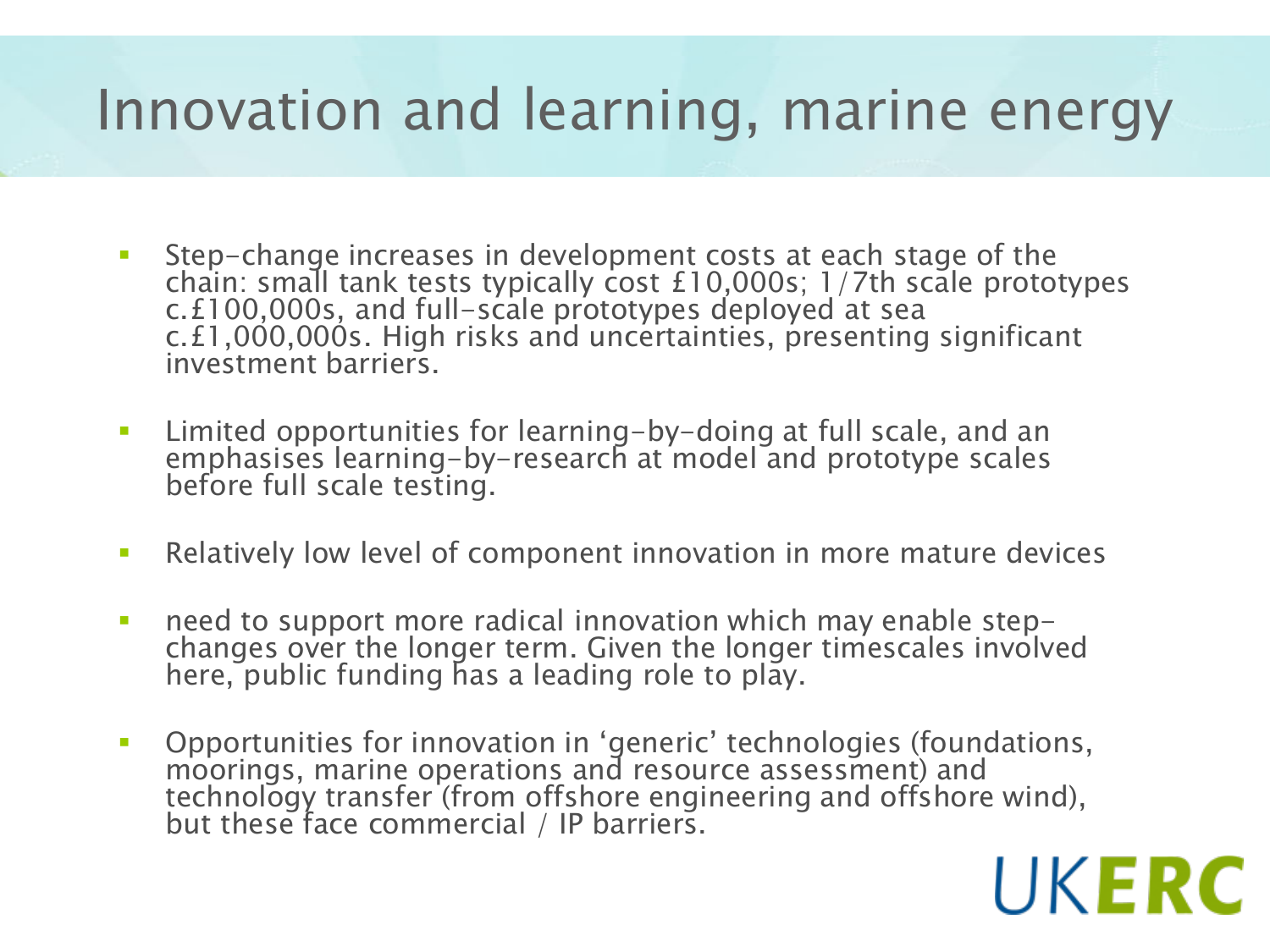#### Innovation and learning effects, marine energy

Chart 3.4f Global cost evolution of wave energy - mid deployment case

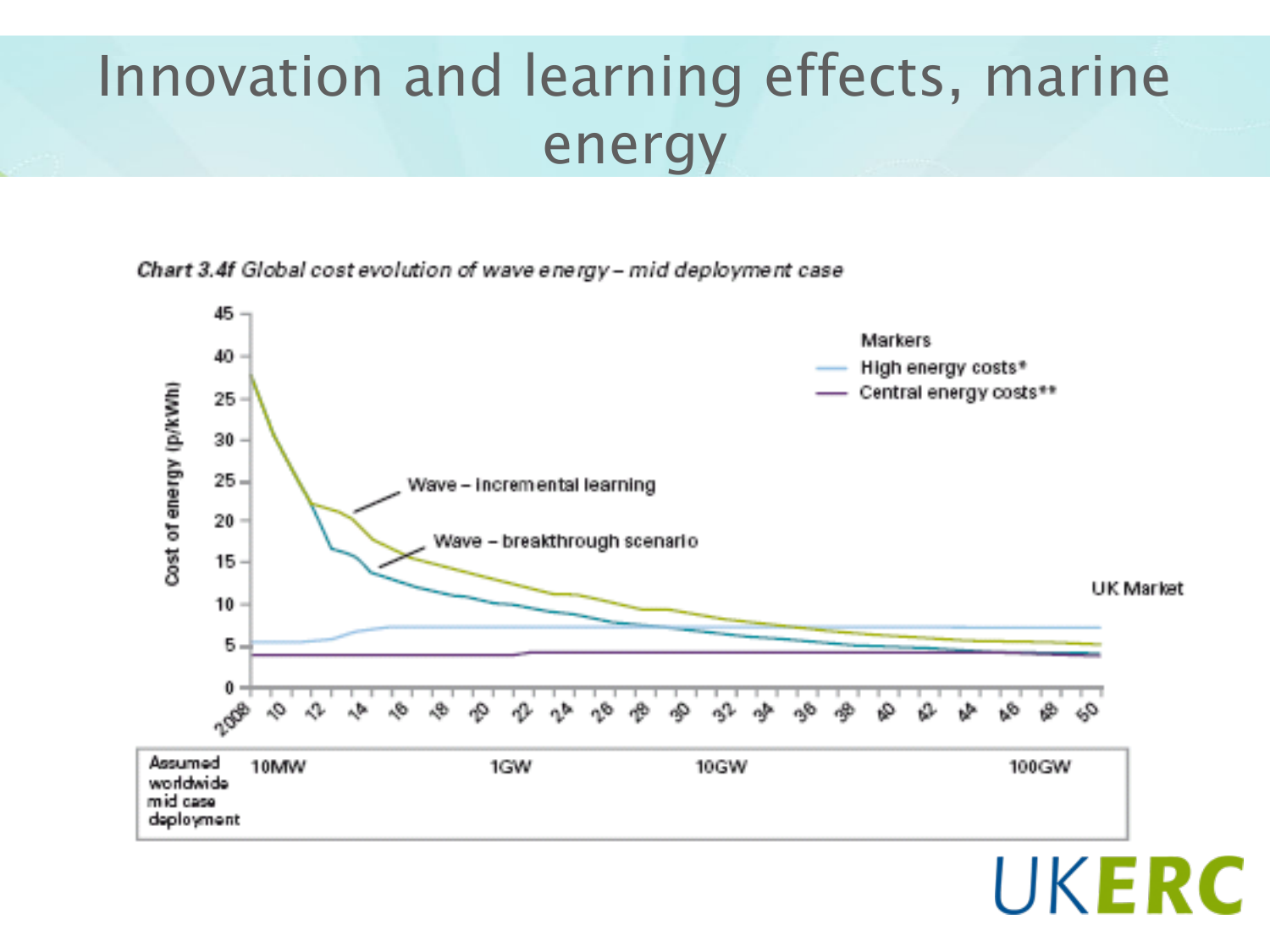#### Innovation and learning effects, solar PV

- well-established evidence of cost reduction and learning for 1st generation PV, much less for second and third generation technologies. Photovoltaic module costs have decreased in the past with a learning rate of between c20% for four decades
- Important contributions from both *learning by research* (at the device *Important communitions by doing* (in module production, balance-of systems and system integration),
- **Most PV innovation efforts focus on cells and modules materials** innovation
- **Private sector industrial innovation important role in economies of** scale, improved throughput and production processes.
- **IMPORTANGE IMM** Important innovation needs in the wider PV system including for system components and cheaper methods for buildings integration, and grid integration issues
- **System innovation is relatively neglected compared to modules.** Requires input from a wider engagement of different actors, operating at different stages of the PV supply chain, e.g. system developers and grid operators.
- System-level learning has a more local / national character, varies significantly by location and application.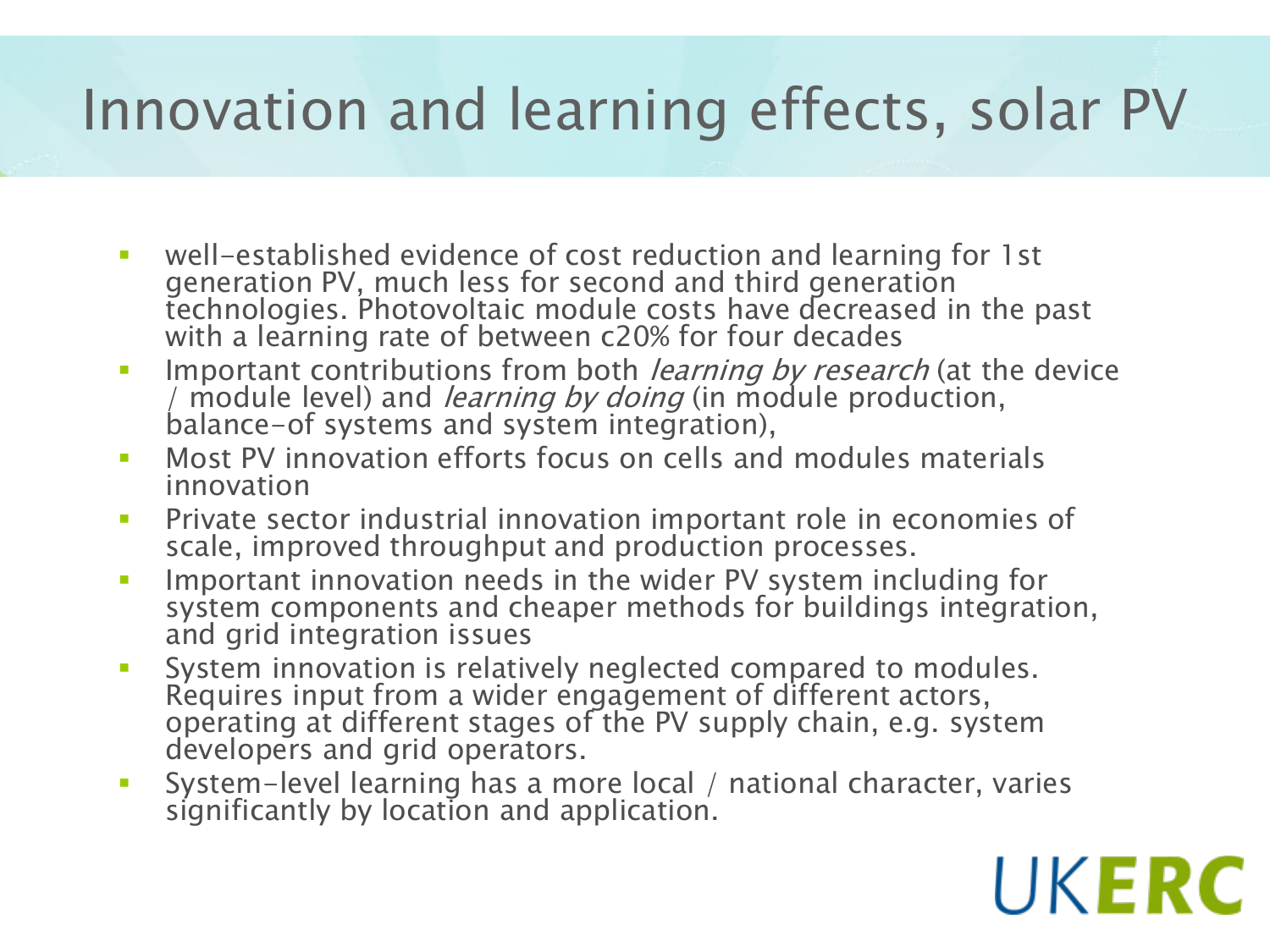#### Expectations and Policy: Marine

- **High level of policy support for marine energy in the UK and Scotland,** and increasingly, internationally.
- A recent process of policy experimentation and learning on relative emphasis on RD&D or revenue support.
- UK Government's Marine Renewables Deployment Fund (MRDF) reflected unrealistic expectations of the deployability of marine energy. Led to a rebalancing toward capital support measures, involving the Carbon Trust, Technology Strategy Board and ETI.
- Renewable Energy Strategy suggested that marine energy had the potential, over the longer term, to provide up to 20% of UK electricity needs, with wave energy seen as having as much potential exploitable resource as onshore wind.
- Investing in a Low Carbon Britain : UK is strongly positioned to lead in the development of the wave and tidal power industry.
- Carbon Trust: wave power is 'likely to play an important part in the radical decarbonisation of UK electricity by 2050'.
- Scottish policymakers perceive an opportunity for industry building analogous to those associated with the fostering of wind energy in Denmark since the 1970s.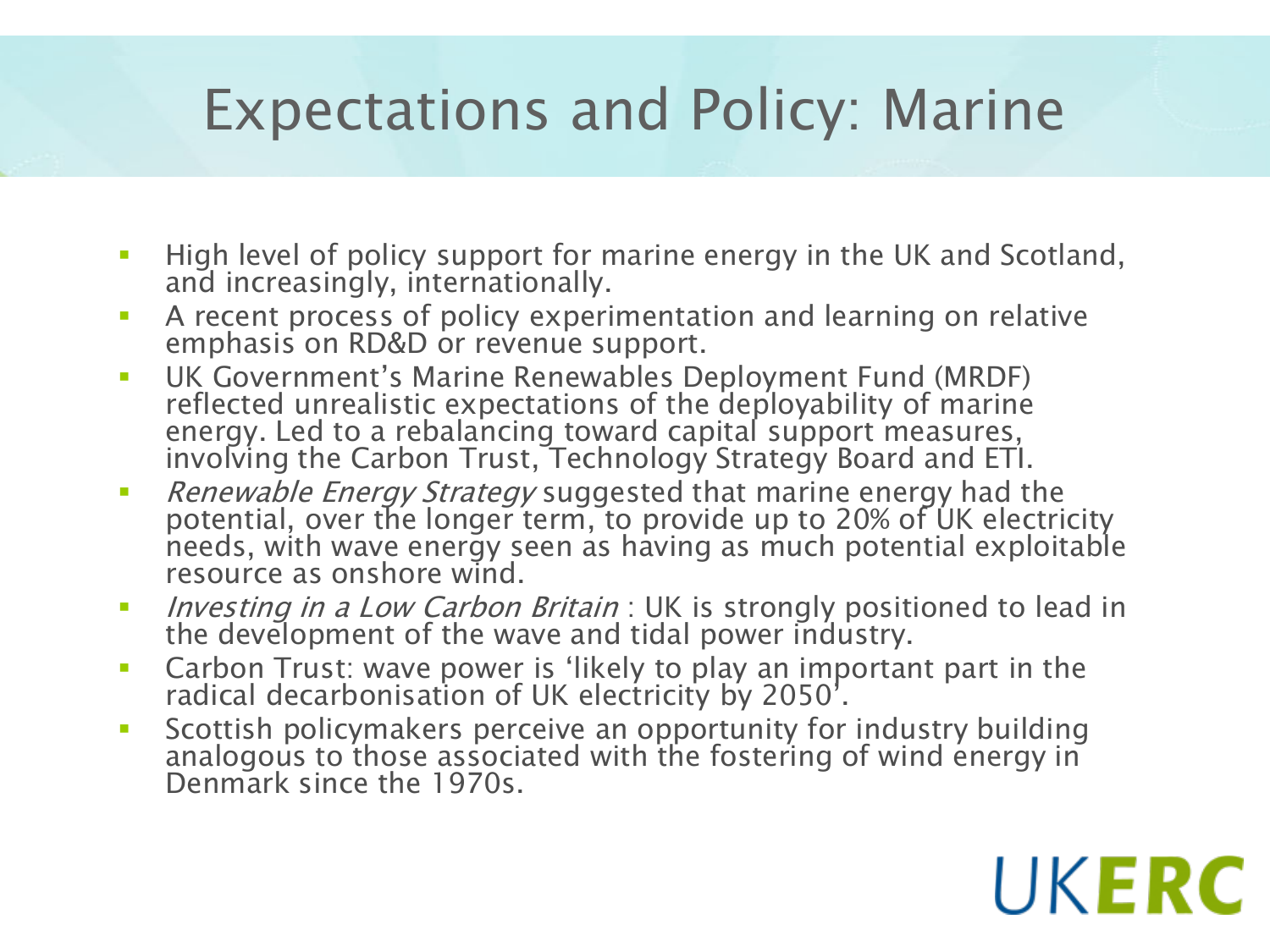#### Expectations and Policy: Solar PV

- **High level of expectations and legitimacy** internationally: IEA's Technology Roadmap for solar PV envisages 11% of global electricity production to be provided by PV in 2050 (see fig?) (IEA, 2010a).
- **IF In the UK, expectations are more muted. For the CCC** (2010), high costs are likely to keep the uptake of solar PV in the UK low until at least 2030. Seen as having a more significant role in countries with a better solar resource and fewer alternative low-carbon options.
- **DECC** noted that the UK has particular research strengths in third generation photovoltaics
- A 'conventional' vision of PV evolution from now to 2050 involves shifts between the three different generations. Up to around 2030) 1st and 2nd generation devices are co overall market share. 100%

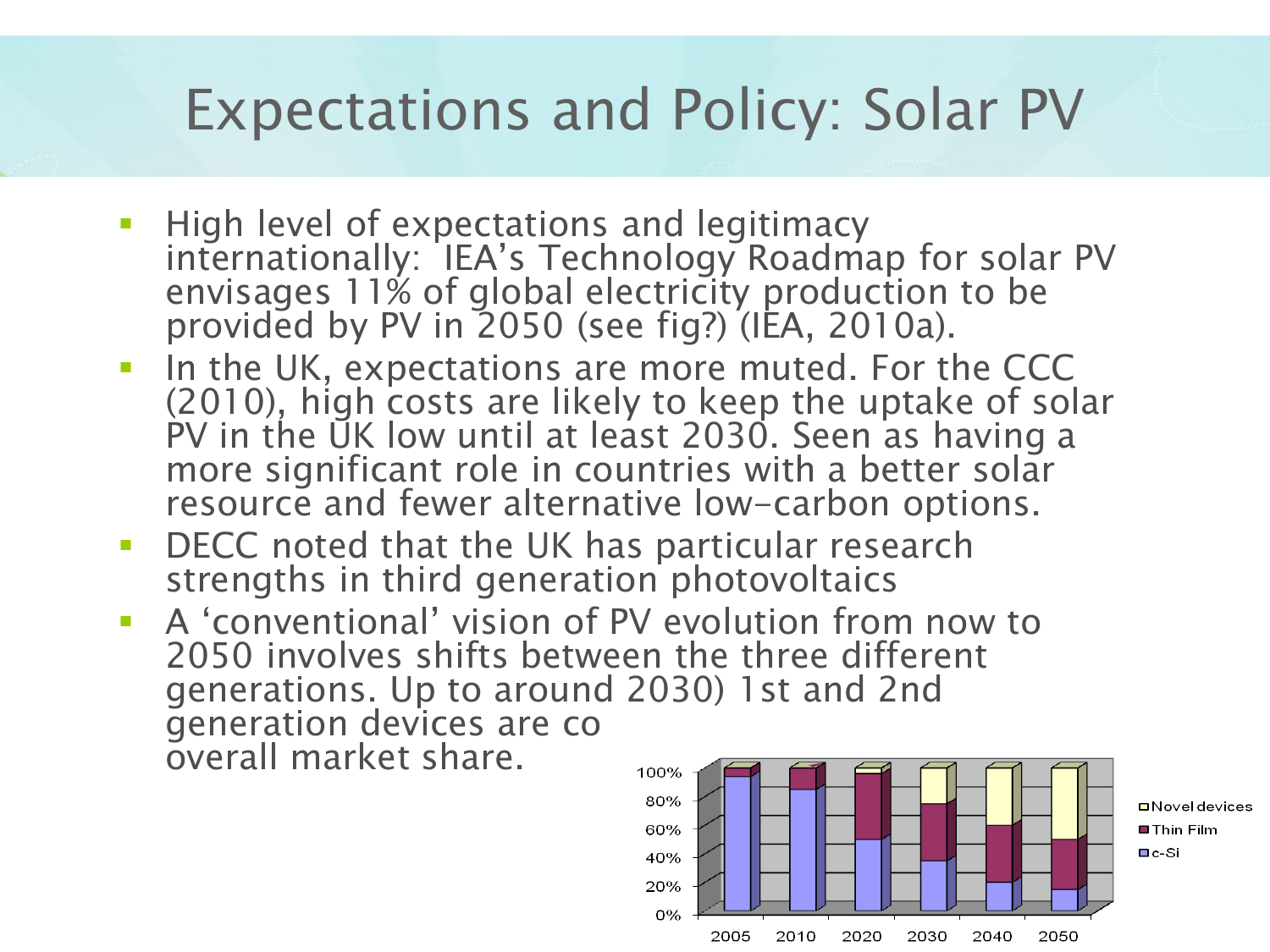### Summary

- Preliminary survey of innovations systems for marine energy and solar PV highlights significant differences in their technical character, social context, relative role for different learning effects, and the expectations and policy legitimacy in the UK and internationally.
- **For both, technology acceleration has significant potential, and promises** significant benefits for UK energy system development.
- **Step changes in the rate of progress may be essential for both marine and 3rd** generation solar to play a significant part in system change
- **Marine energy conforms to a UK style of innovation, weakly co-ordinated until** recently, dominated by private finance and unable to undertake more radical innovation at a level to bring forwards accelerated development.
- UK policy is now starting to address need for greater co-ordination and risktaking capacity, but there is a danger that the bulk of innovation will focus on conventional components, restricting possibility of more radical breakthroughs thereafter.
- Globalisation of the innovation system likely to be key for accelerated development. Over short term, UK will have a key role as main driver of the system.
- **Solar PV system is much more internationalised, and UK innovation system is** unlikely to influence the pace and direction of development
- **Significant opportunities for UK R&D strengths to be exploited, especially for 2<sup>nd</sup>** and 3rd generation systems.
- Balance of system innovations are also an opportunity for UK advantage as the home market develops, but these are weakly represented at present, with a main focus on R&D in the UK.

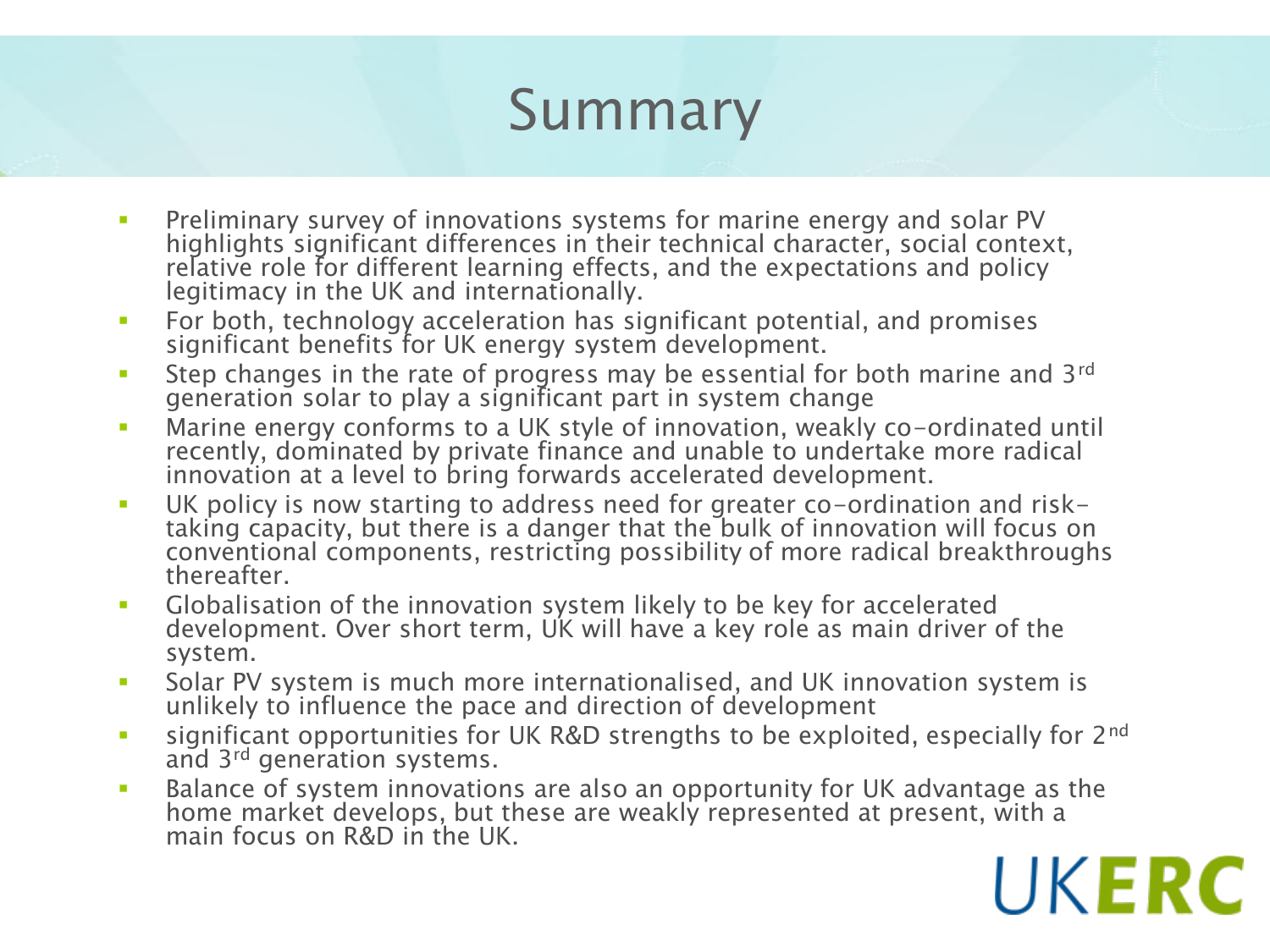#### Conclusions

- Verbong et al. (2008) analysed long-term innovation trends for renewable technologies in the Netherlands. Recurrent weaknesses were seen:
	- too much technology-push / R&D. Important challenges in technology transfer were underplayed.
	- narrow and supply-side oriented innovation networks. Learning style focussed on technical learning, and neglected commercial prospects, social acceptability and wider stakeholding.
	- exaggerated expectations which led to 'hype-disappointment' cycles. Under urgent policy challenges, policymakers tend to invest faith in certain technical solutions, and promises by technology champions.
	- From the 1990s, a tendency to exclude less radical options a favouring of more incremental technologies under market pressures
- **Both marine and solar PV innovation systems in the UK share some of these** weaknesses
- In this context, calls for accelerated innovation in terms of responding more urgently to policy challenges, and the need for greater 'technology specificity' in RD&D – run the risk of repeating some of these failures, possibly amplifying 'hypedisappointment' cycles.
- Need for research and policy frameworks which strike a balance between technology specificity and comparability, to enable comparisons of cost-effectiveness across different technology fields.

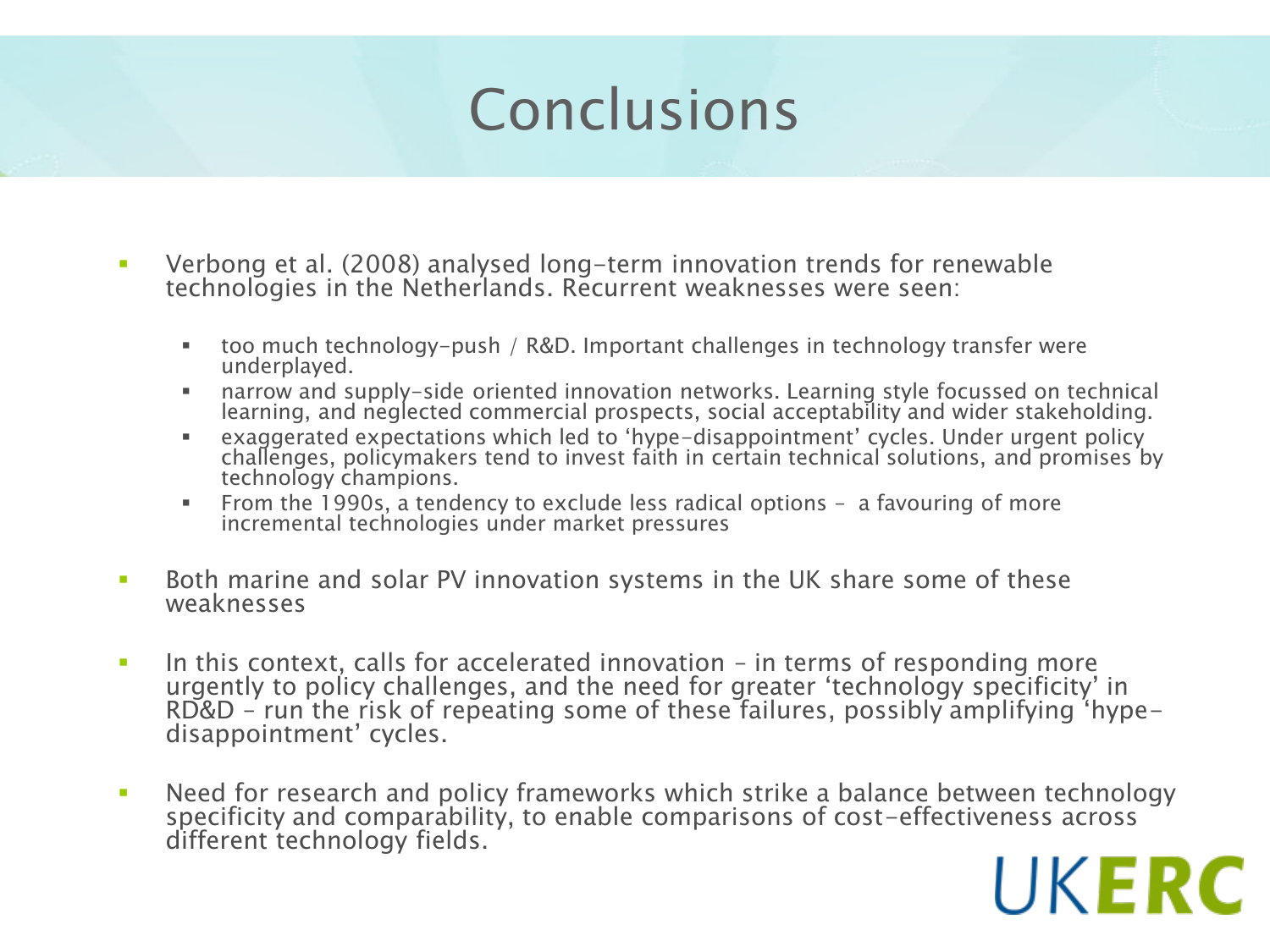### Learning Pathways Matrix

•**incremental-radical innovation** parameter to represent more technicallyembedded features

•**concentrated / distributed coordination** to represent more institutionallyembedded features

- •**Radical innovation involves mostly learningby-research**
- •**Incremental innovation involves mostly learningby-doing**
- •**Distributed innovation involves learning by interacting**
- •**Concentrated innovation involves learning-in-house**

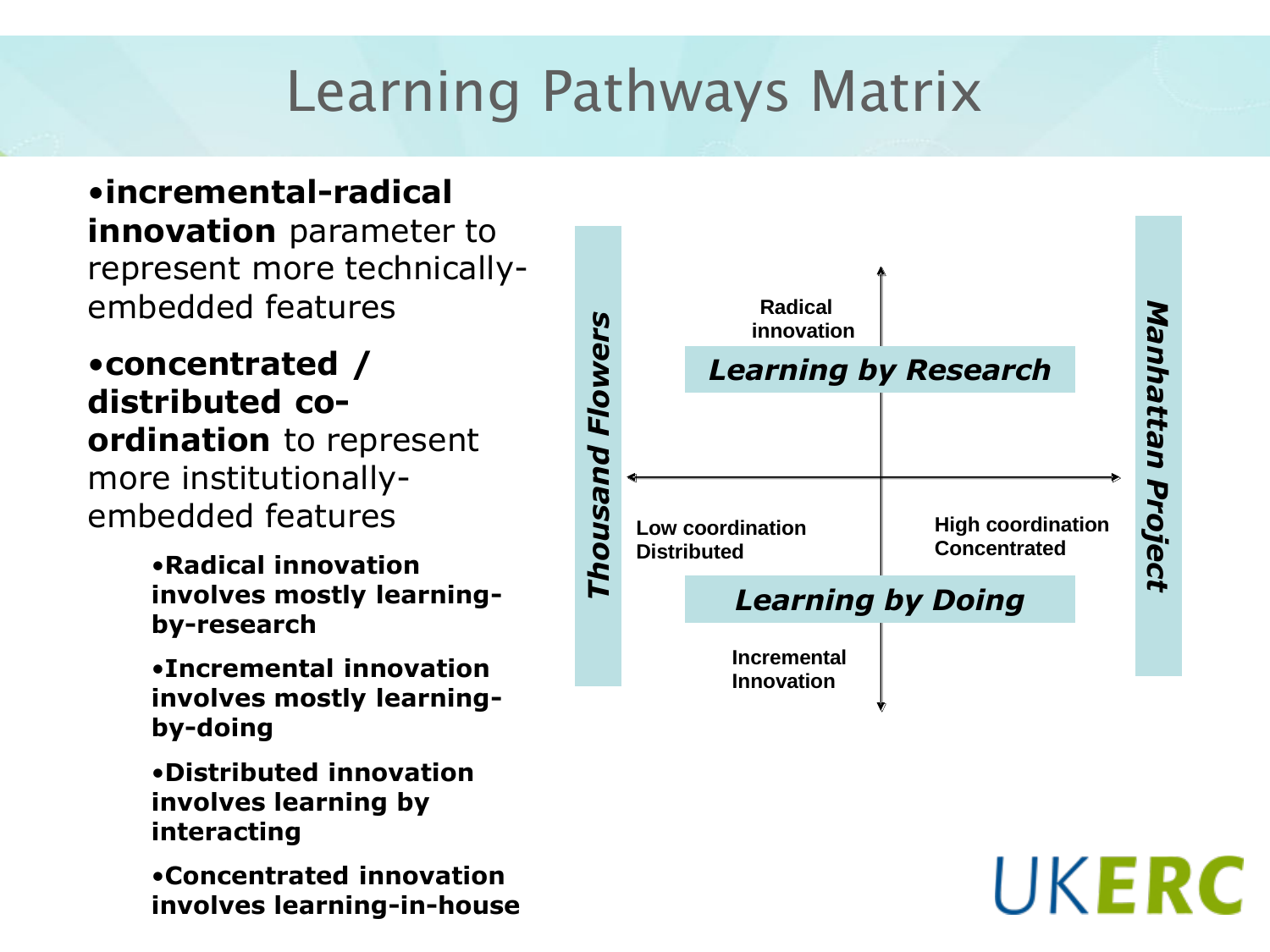### Solar PV learning pathway

•By contrast, Solar PV emerged as a tightly co-ordinated system associated with the US space programme, but has since diversified and become less tightly-co-ordinated.

•PV field now spans relatively incremental systems siliconbased power modules, to more radical thin-film and organic cells

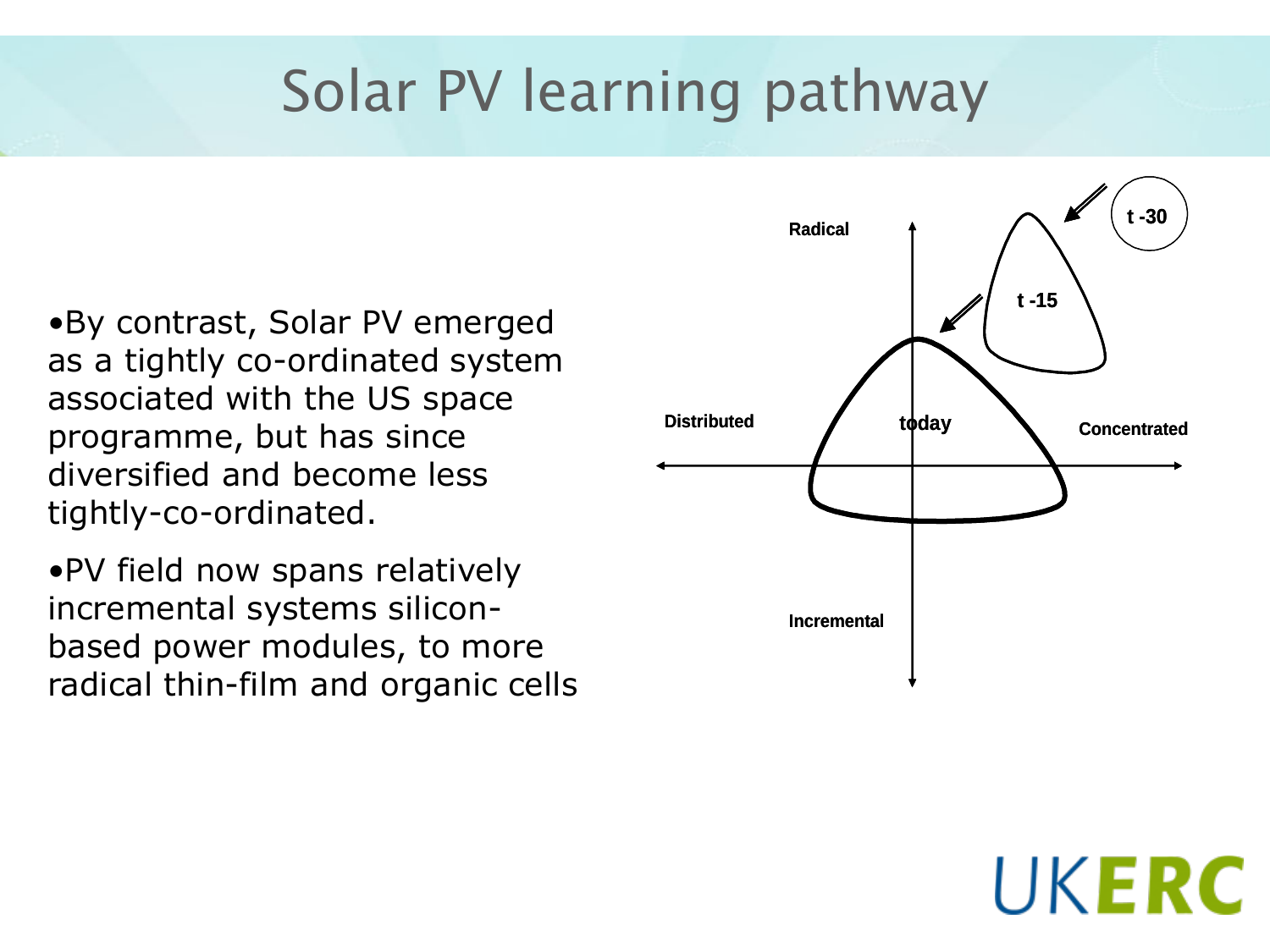### Idealised Learning Pathways

1: Concentrated learning-by-research (e.g. fusion)

2: Distributed learning-by-doing (e.g. wind power)

3: Distributed learning by research followed by concentrated learning-by-doing. (e.g. wave energy)

4: Learning-byresearch followed by learning-byadaptation (e.g. CCGT systems)